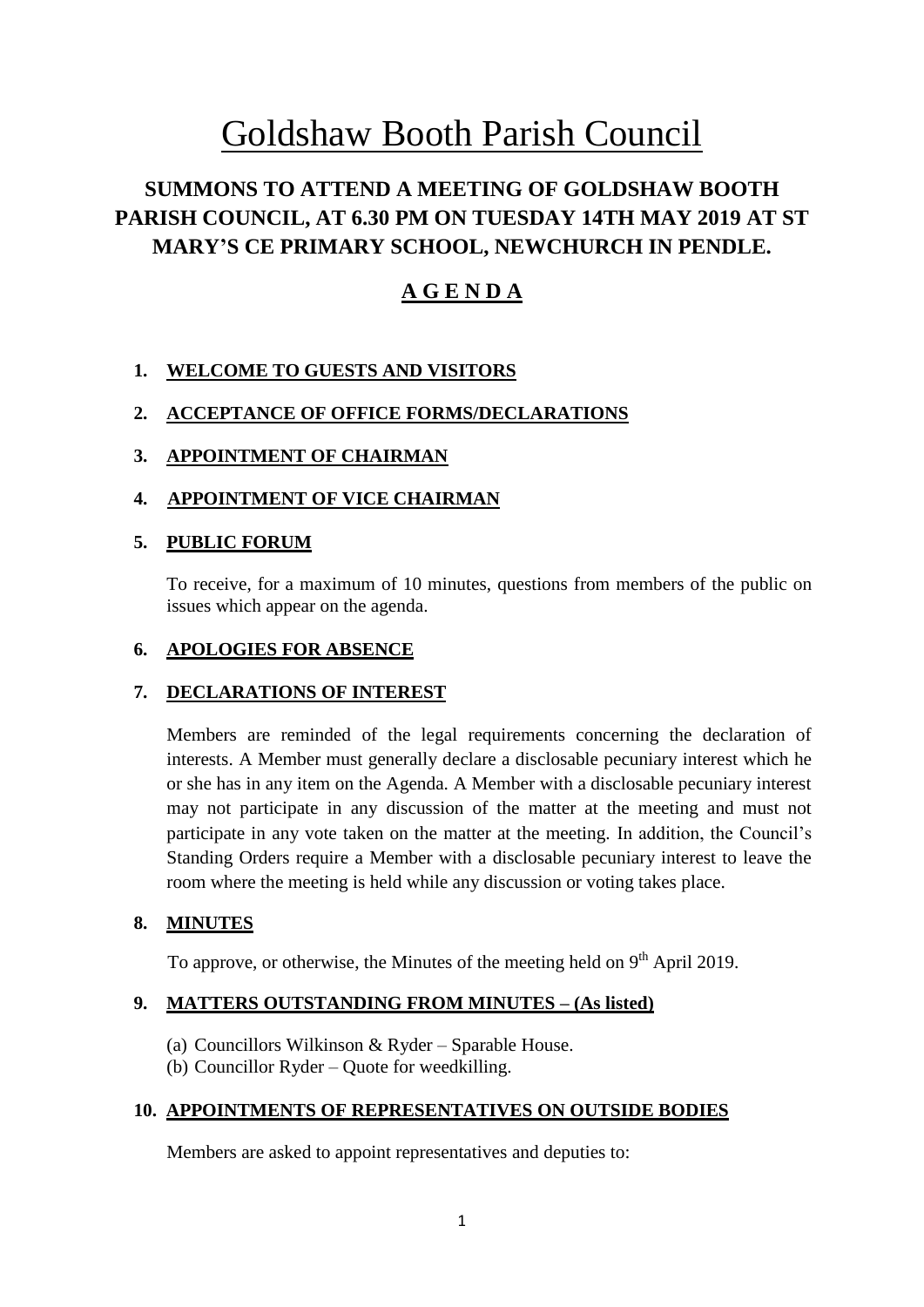- a. Barrowford and Western Parishes Committee.
- b. Safe Lanes Group.

# **11. ANNUAL REVIEW OF STANDING ORDERS**

Members are required to review the Council Standing Orders. (Copy attached)

# **12. ANNUAL REVIEW OF FINANCIAL REGULATIONS**

Members are asked to review the Financial Regulations. (Copy attached)

# **13. REVIEW OF GIFTS OR HOSPITALITY**

Members are required to declare any gifts or hospitality, in excess of £25, received as a result of membership of the Council. A register is maintained by the Clerk.

# **14. ANNUAL REVIEW OF RISK ASSESSMENTS**

Members are asked to review the Risk Assessment Schedule. (Copy attached)

# **15. ANNUAL REVIEW OF COMPLAINTS POLICY**

Members are asked to review the complaints policy. (Copy attached)

# **16. ANNUAL REVIEW OF ASSET REGISTER**

Members are asked to review the Asset Register. (Recently approved & copy attached)

# **17. REPORTS FROM CHAIRMAN, PARISH COUNCILLORS & CLERK**

To receive reports from the above.

#### **18. BEST KEPT VILLAGE COMPETITION**

The coordinators are asked to provide the monthly update.

#### **19. CAPITAL BIDS**

Barrowford and Western Parishes Committee will consider bids to their 2019/20 capital budget at their July meeting. Again, bids for revenue funding will not be accepted. Members are asked to discuss and agree their applications for Capital expenditure. Bids must be received by  $10<sup>th</sup>$  June 2018.

# **20. DEVELOPMENT OF SPENBROOK MILL**

Members are asked to discuss any progress in connection with the new development.

# **21. CCTV**

Councillor Ryder will provide an update and give details of any further quotations received.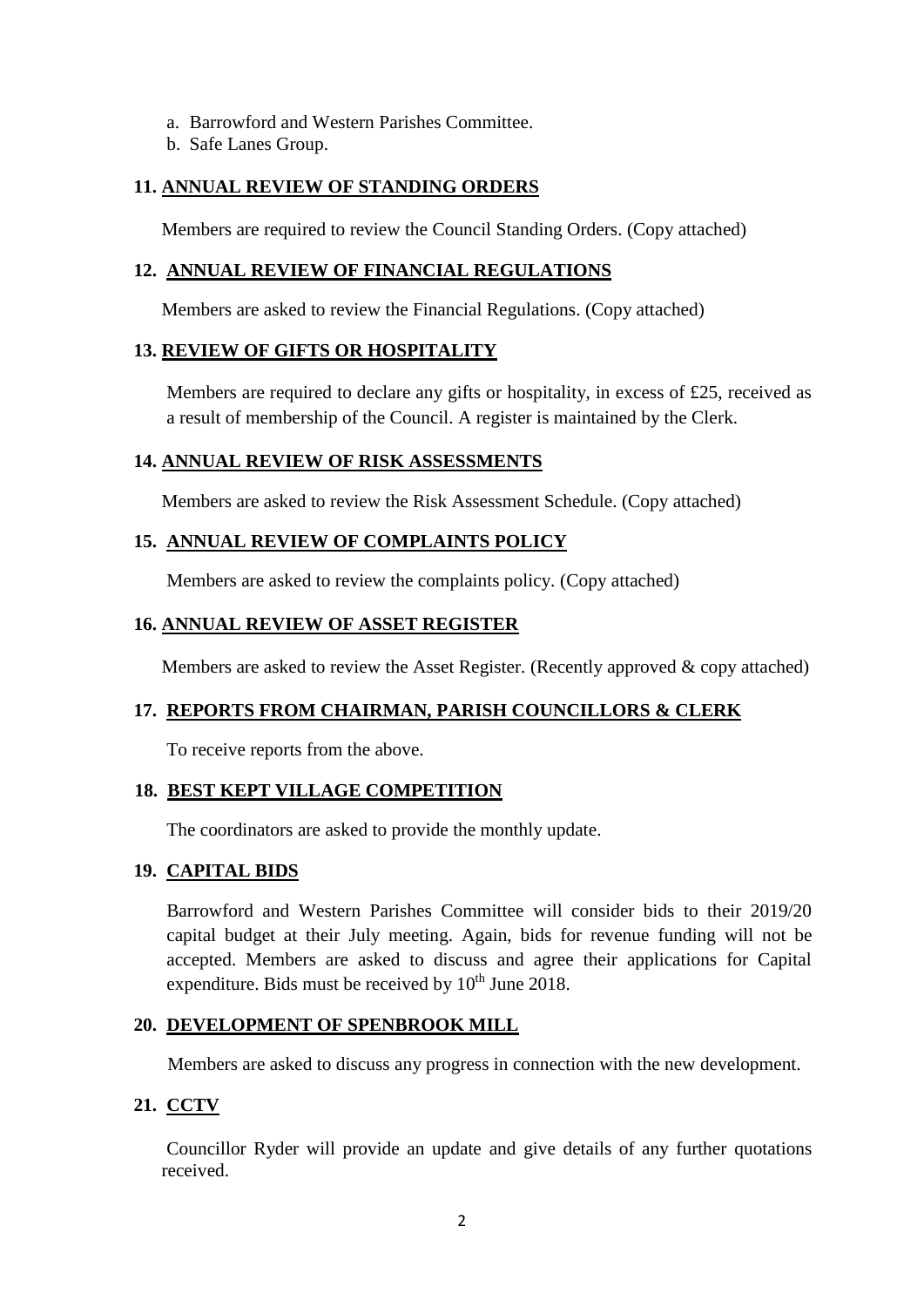# **22. PLANNING APPLICATION**

Members are asked to discuss the application below and provide their observations/objections. Full details can be found on the planning portal at Pendle Borough Council website.

# **APPLICATION: 19/0259/ FUL**

**PROPOSAL:** Full: Change of use of dog breeding kennels to a mixed use of dog breeding and dog sales (Retrospective).

**LOCATION:** Douglas Hall Kennels**,** Spenbrook Road, Newchurch in Pendle.

**APPLICANT:** Mr W Lancaster.

# **23. SECTION 106 MONIES**

This is a regular monthly item to continue discussions regarding the funds.

# **24. PARISH MAINTENANCE**

This regular monthly item is intended to identify any maintenance/jobs in the village which require attention. Members are asked to discuss and agree which jobs are to be undertaken during the month

# **25. INTERNAL AUDIT**

The internal audit has now been completed and the report is attached for discussion.

# **26. EXTERNAL AUDIT - APPROVAL OF ANNUAL GOVERNANCE AND ACCOUNTABILITY RETURN SECTIONS 1 AND 2 AND CERTIFICATE OF EXEMPTION**

Section 1 of the Annual Governance and Accountability Return 2018/19 is presented for approval and signature. Section 2 is also presented for approval and signature, together with the Certificate of Exemption.

# **27. FINANCIAL TRANSACTIONS**

The financial transactions for April 2019 are listed for approval. Any items for payment received after the publication of the agenda will be presented at the meeting.

| <b>AMOUNT</b> | <b>PAYEE</b>             |
|---------------|--------------------------|
| 88.00         | Toilet Income            |
| 100.00        | <b>Ramblers Donation</b> |
|               |                          |
| 188.00        |                          |

#### **INCOME**